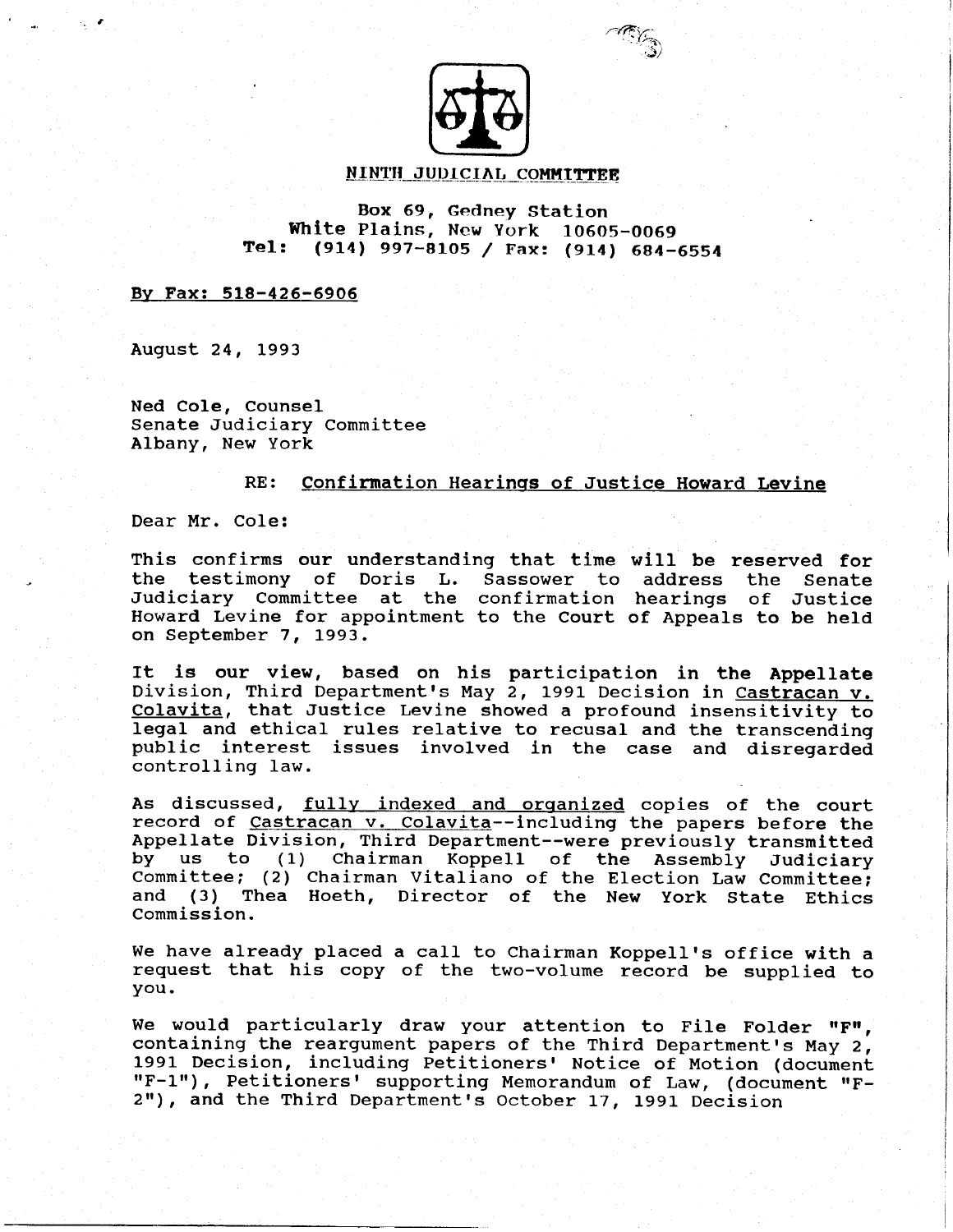€e

(document "F-14"), which denied the Petitioners' motion for reargument, as welI as their alternative request for leave to appeal to the Court of Appeals.

We would also draw your attention to File Folder "A", containing three letters of Doris Sassower to Governor Cuomo relative to the Castracan v. Colavita case and its companion case, Sady v. Murphy. You will note that Doris Sassower's October 24, 1991 letter (document "A-1") specifically called upon the Governor to requisition the court records of those cases and appoint a special prosecutor to investigate the clear evidence of the politicization of our judiciary established by those and other cases.

Until you receive the record from Chairman Koppell, we enclose a copy of our Memorandum to the Court of Appeals (document " $G-8$ ") summarizing the pertinent issues as presented following the Third Department's May 2, 1991 Decision in Castracan. Said Memorandum was part of Petitioners' submission before the Third Department  $(EX. "IB" to document "F-9") in support of their request that the$ Appellate Division at least grant leave to appeal to tne Court of Appeals. As shown by the Third Department's October 17, 1991 Decision (document "F-14"), Justice Levine concurred in the denial of said request.

For your further information, a copy of Doris Sassower's listing<br>in Martindale-Hubbell's Law Directory is enclosed. She is a in Martindale-Hubbell's Law Directory is enclosed. Fellow of the American Bar Foundation and was the first woman ever appointed to serve on the Judicial Selection Committee of the New York State Bar Association--on which she served from 1972-1980, evaluating every candidate for the Appellate Division, court of Appeals, and court of claims during that period.

Yours for a quality judiciary,

Elena RussBootBOLK

ELENA RUTH SASSOWER Coordinator, Ninth Judicial Committee

Enclosures: Ll- pages

Chairman Koppell, Assembly Judiciary Committee Chairman Vitaliano, Election Law Committee Thea Hoeth, Director, New york state Ethics commission cc: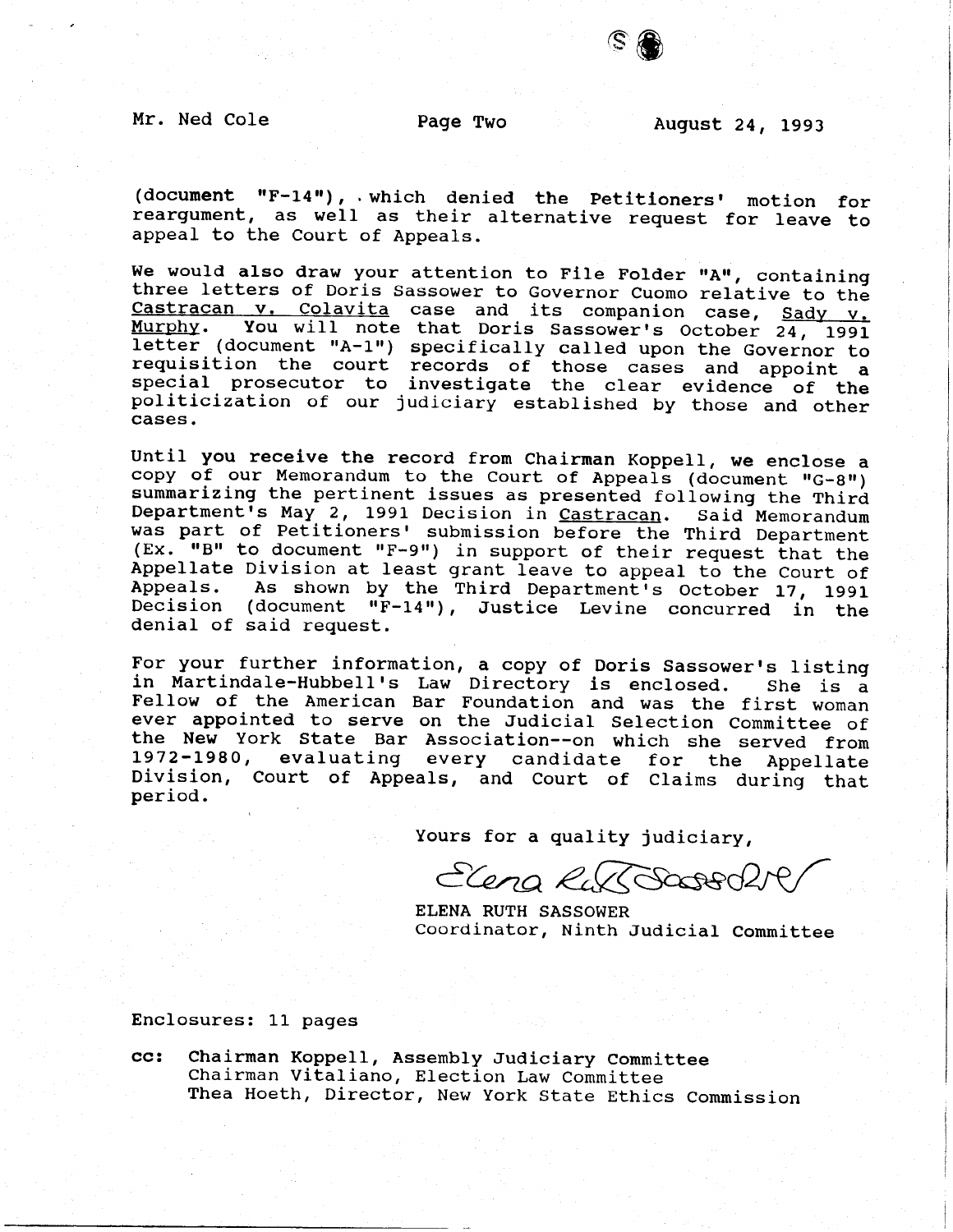## Martindale-Hubbell

#### Law Directory

## DORIS L. SASSOWER, P.C. **WESTCHESTER FINANCIAL CENTER** 50 MAIN STR<mark>EET</mark> **WHITE PLAINS, NEW YORK 10606**<br>Telephone: 914-682-2001

Other White Plains Office: 283 Soundview Avenue. Telephone: 914-997-1677.

Matrimonial, Real Estate, Commercial, Corporate, Trusts and<br>Estates, Civil Rights.

Other Walker Hans Office 233 Saundview Avessa. Totphone<br>
War Mental Office 233 Saundview Avessa. Totphone<br>
Marker Commercial Corporate Tutti and<br>
Marker Commercial Corporate Tutti and<br>
Marker Commercial Commercial Corporat sual Lawyers', Nosce Found-American I rial Lawyers' Found-<br>dation; American Association for the International Commission of<br>Jurists; Association of Feminist Consultants; Westchester Associa-<br>tion of Women Business Owners;

"AV" rating 1989 edition

 $\sim 100$ 

있다.<br>사항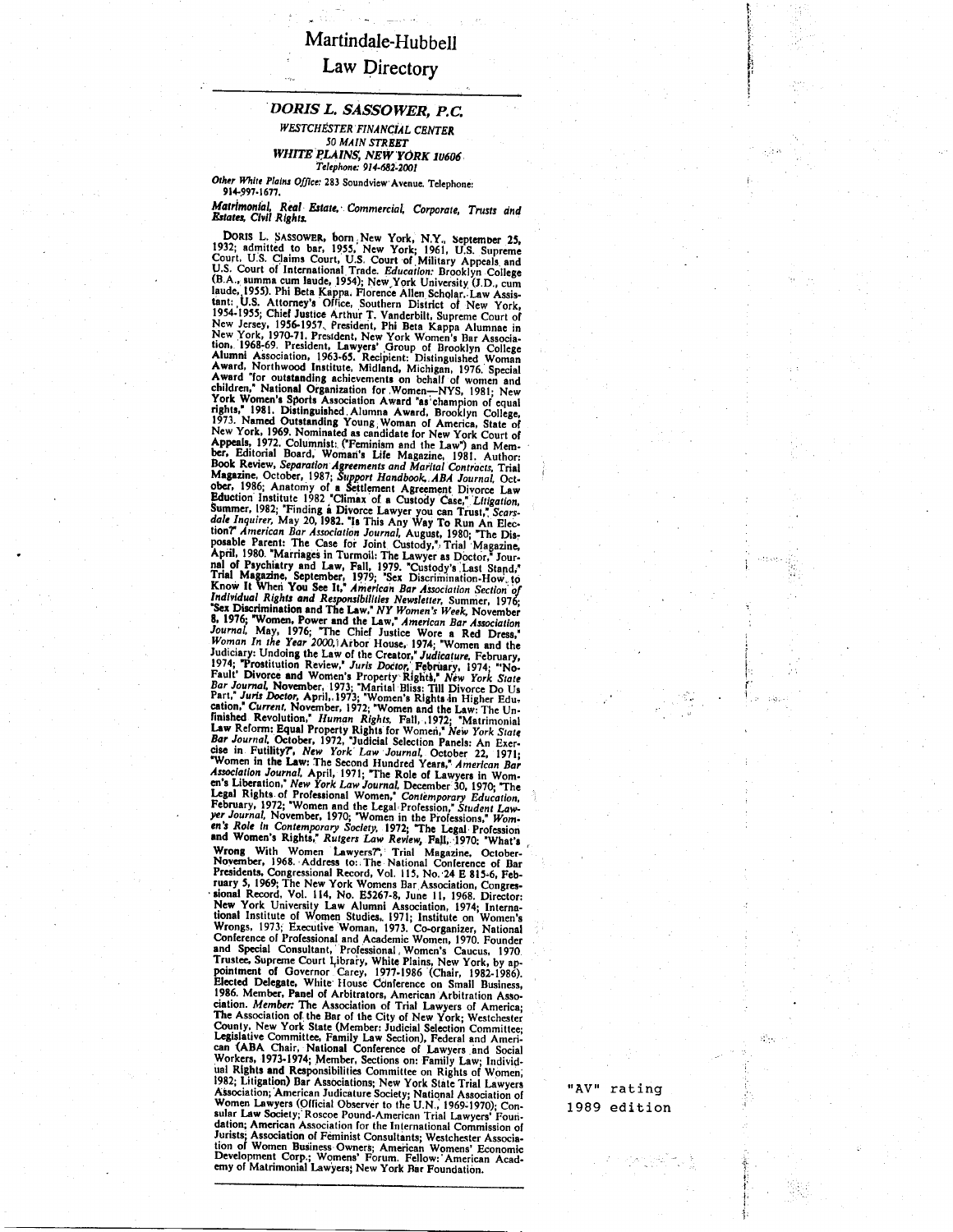# APPELLANTS' MEMORANDUM<br>IN SUPPORT OF SUBJECT MATTER JURISDICTION AS OF RIGHT

eo

TO: New York State Court of Appeals

RE: Castracan v. Colavita

DATE: August L, 1991

At the outset, it must be noted that this case was denied its rightful preference by the Appellate Division, Third Department. That preference should have been granted under the Election Law, as well as under the Appellate Division's own rules ("Appeals in election cases shall be given preference", Rules of the Third Department, Sec. 800.16). The explicit statutory direction is that Election Law proceedings:

> "...shall have preference over all other<br>causes <u>in all courts</u>". (Election Law, Sec. causes in all courts". 16.115) (enphasis added)

Appellants, therefore, invoke such mandated right of preference to obtain an expedited review by this court. Expedited review is particularly critical in light of the fact that the third phase of the subject three-year cross-endorsements barter contract is being implemented in the November 1991 elections.

Appellants will contend on their proposed appeal that denial of the mandated preference by the Appellate Division was manifest error, representing an unwarranted frustration of the legislative will and impermissible infringement of constitutional voting rights, which the aforesaid provision of the Election Law was specifically intended to protect.

 $\mathbf{1}$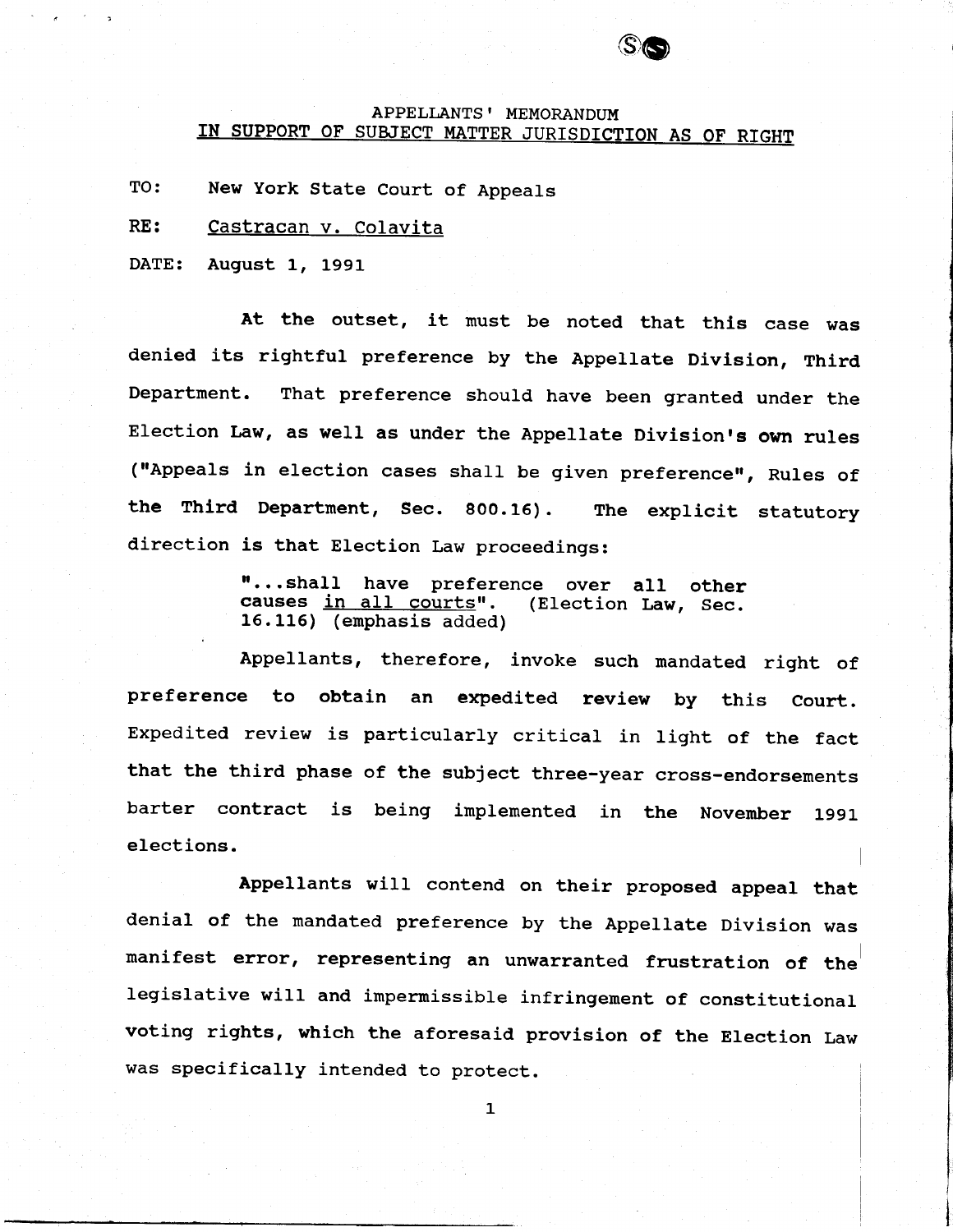

The proposed appeal involves questions which are novel, of public importance, and which require interpretation of prior decisions of this Court and of the Appellate Division in other cases.

Appellants' Petition (R. 16-17, 22-23) specifically alleges that under the New York State Constitution, the people are given the right to elect their Supreme Court judges, and that a certain cross-endorsements contract entered into between party leaders and their judicial nominees was in contravention of that constitutional mandate and of the state's Election Law designed to safeguard it.

The pivotal, profound and far-reaching issues requiring adjudication by the Court of Appeals are, inter alia:

(1) whether the najor party cross-endorsements bartering contract at issue violates the state and federal Constitutions and the Election Law by guaranteeing uncontested elections of supreme court judges and a surrogate judge. Appellants contend that such contract, expressed in resolution form  $(R. 52-54)$ , effectively destroyed the electorate's right to choose their judges by a neaningful vote between conpeting candidates and that it further unlawfully impinged upon the constitutionallymandated independence of the judiciary by requiring acceptance of cross-endorsement as the price of nomination. Also at issue is the constitutional validity of a contracted-for commitment by the judicial nominees for

 $\overline{2}$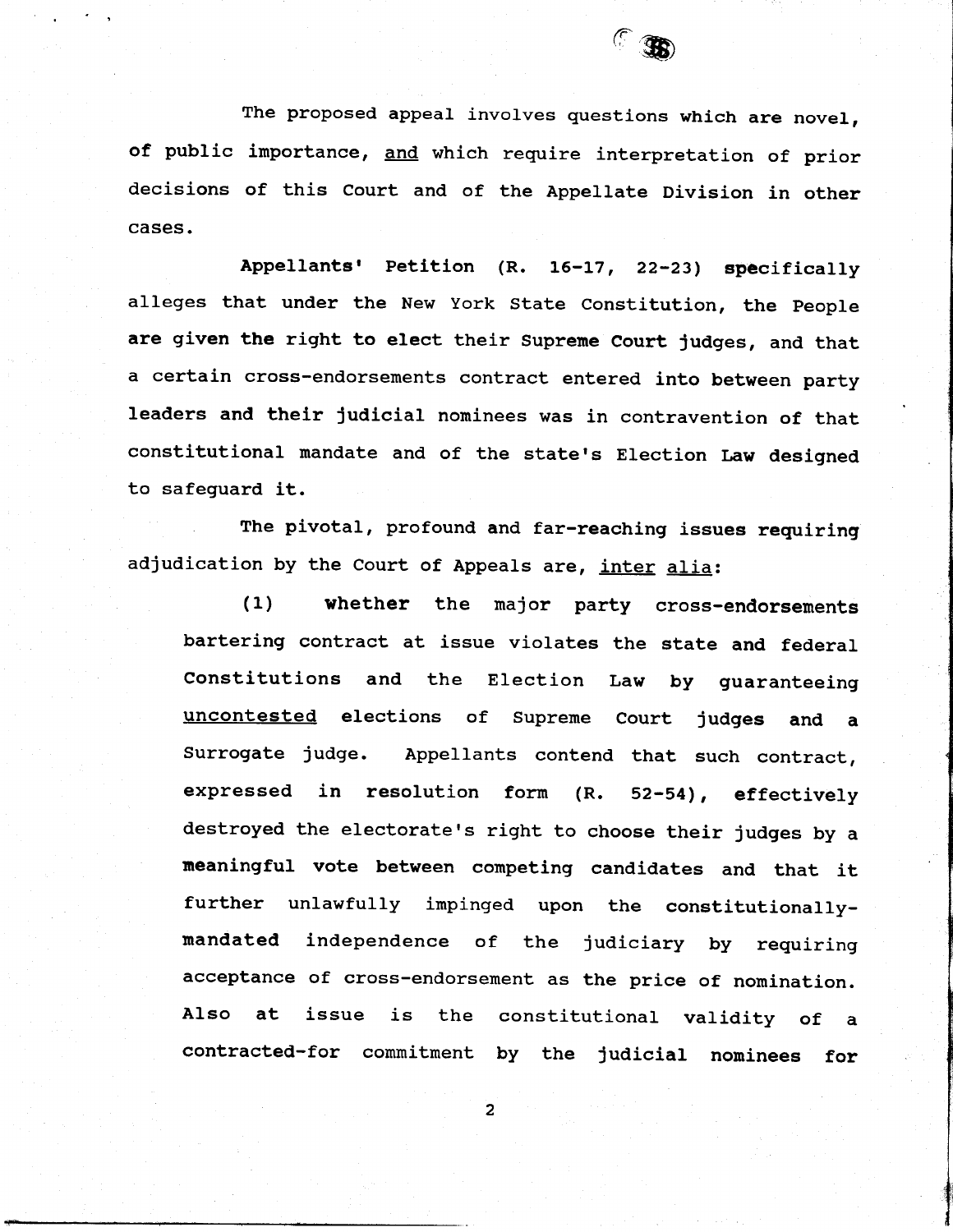

early resignations to create new judicial vacancies<sup>1</sup> and a pledge to split patronage after consultation with the political leaders of both parties<sup>2</sup>.

(21 whether the Appellate Division's failure to address these critical issues gives rise to "an appearance of impropriety" in that three members of the appellate panel which rendered the Decision, including the presiding justice<sup>3</sup>, were, themselves products of cross-endorsement arrangements. Such "appearance of impropriety" is magnified by:

> (a) the failure of the three crossendorsed members of the appellate panel to disqualify themselves<sup>4</sup> or even to disclose their own cross-endorsements;

(b) the Appellate Division's rendition of a dismissal on procedural

1 See, inter alia, Appellants' Reply Brief, Exhibits "A- $1$ ", "A-2" thereto:

<sup>2</sup> Such commitment and pledge by Respondent judicial<br>nominees, including sitting judges, runs afoul of the Code of Judicial Conduct, Canon 7, 1.B. (c) "A candidate, including an incumbent judge, for a judicial office ...." should not make pledges or promises of conduct in office other than the faithful and impartial performance of the duties of the office...", as well as of the Rules of the Chief Administrator of the Court Secs.  $100.1$ ;  $100.2$ ;  $100.3$  (b) (4).

Presiding Justice Mahoney was triple cross-endorsed by the Republican, Democratic, and Conservative parties.

4 Disqualification is called for under paragraph C(1) of the Code of Judicial Conduct "in a proceeding in which his impartiality might reasonably be questioned"

3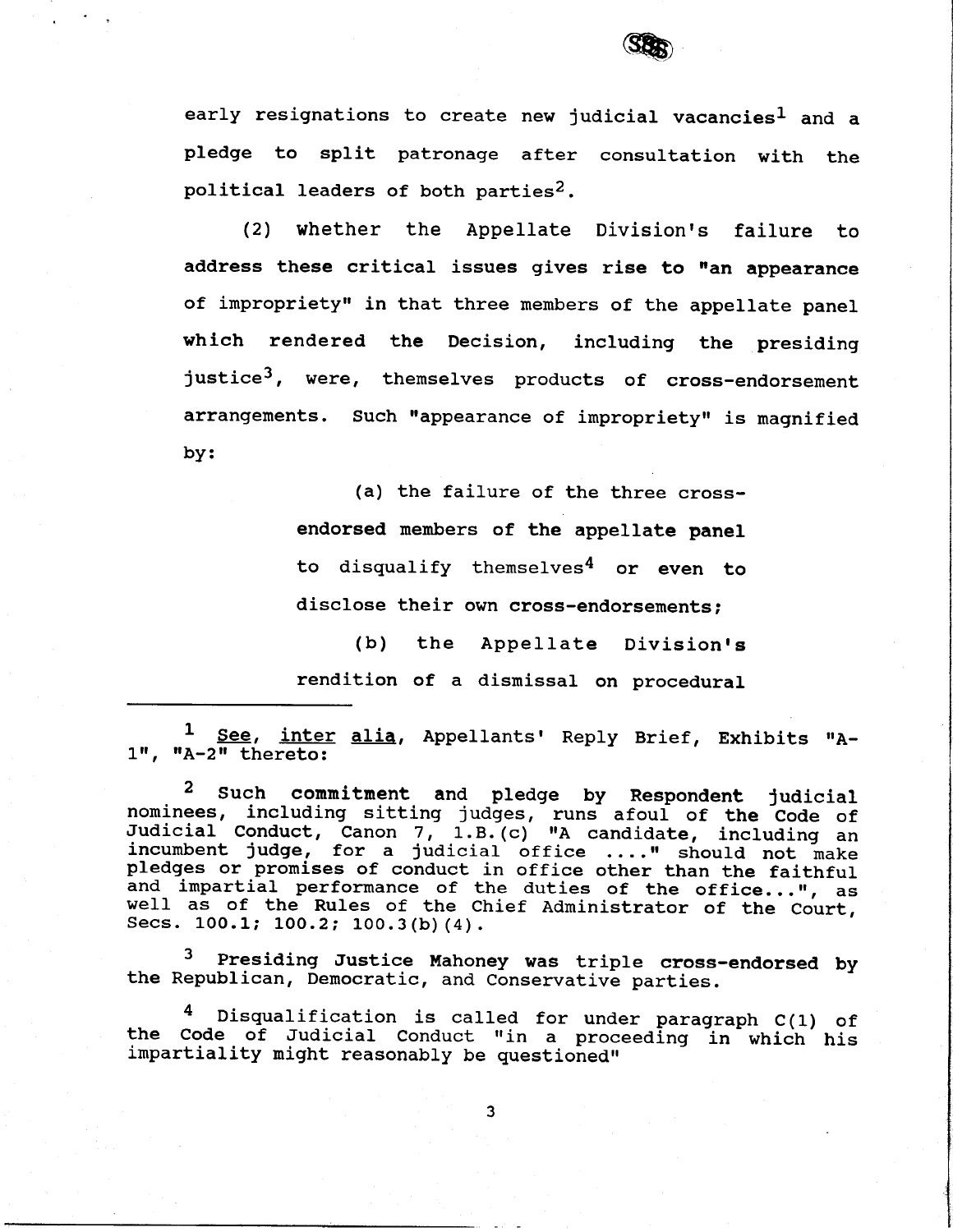

grounds, not jurisdictional, not preserved for appellate review, and readily curable. Such dismissal by the Appellate Division was based on an approach, diametrically opposite to the approach taken by Justice Kahn and consented to by the parties. Moreover, it failed to afford Appellants the opportunity to supplement the record to establish that such procedural objections were without nerit and that Respondents were without standing to assert them<sup>5</sup>.

(c) the Appellate Division's failure to address the patently erroneous factual and legal finding of the Supreme Court that the constitutionality of the crossendorsements contract could not be reviewed because there was "no proof"

<sup>&</sup>lt;sup>5</sup> Appellants have made these objections the subject of a motion for reargument in the Appellate Division, which also includes, alternatively, a request for leave to the Court of<br>Appeals. That motion was expressly made "without prejudice to<br>Appellants' contention that their appeal lies as a matter of<br>right to the Court of Appeals because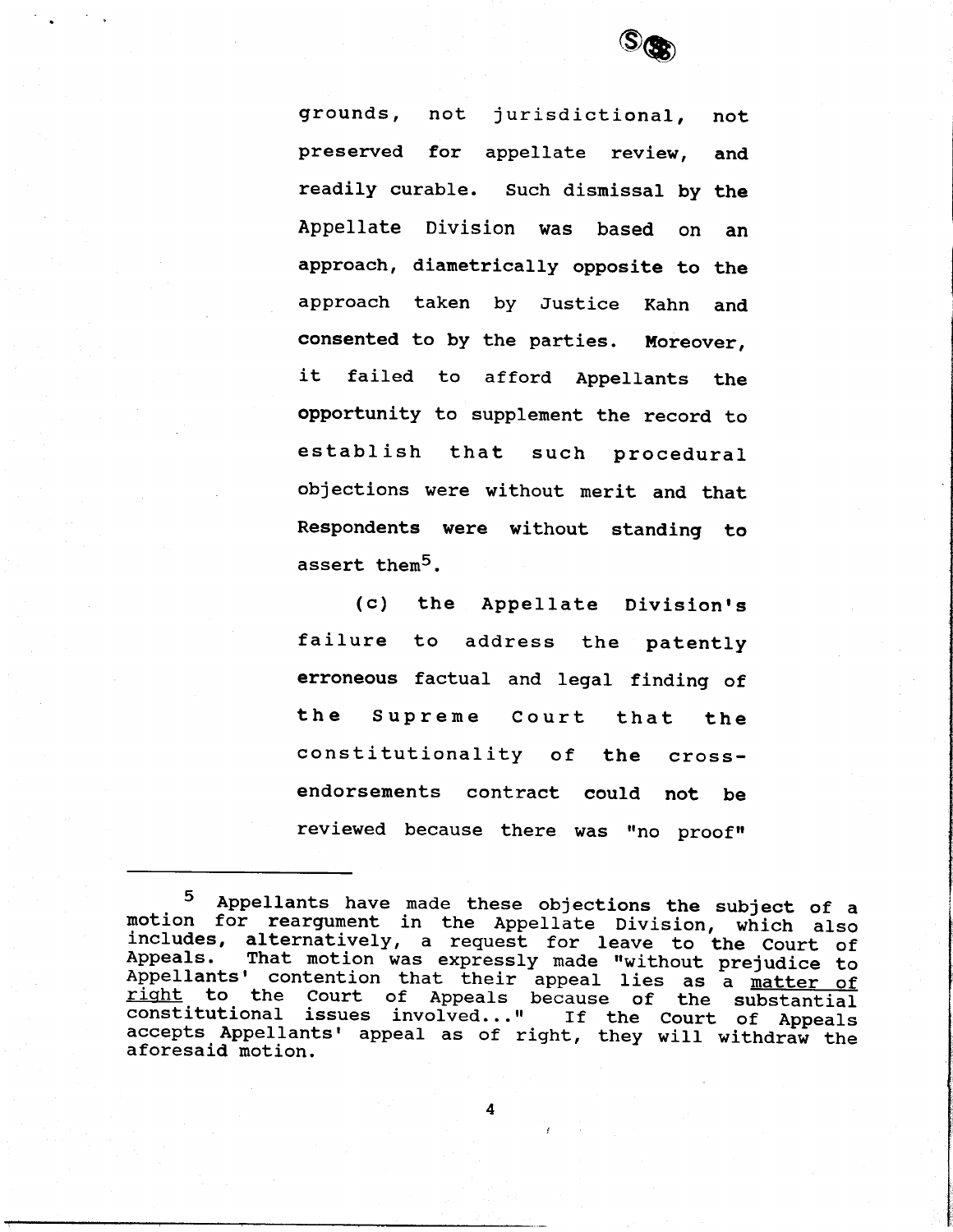that the judicial nominating conventions did not conform to Election Law requirements<sup>6</sup>.

(d) the Appellate Division's denial of Appellants' preference entitlement on two separate occasions: On October 19, 1990, when Appellants were denied the automatic preference to which they were entitled as a matter of right under the Election Law and the Appellate Division's own rules; and again on October 31, 1990, when Appellants' formal application by Order to Show Cause was denied by written order of the Court. All five justices deciding that later motion were themselves crossendorsed<sup>7</sup>--including two justices who ran uncontested races with "quadruple" endorsement by the Republican, Democratic, Conservative and Liberal parties.

In view of the apparently wide-spread crossendorsement of judges on the Appellate Division level, it is

See Appellants' Reply Brief, pp. 1-4; pp. 27-29. 6

This fact was also undisclosed. 7

5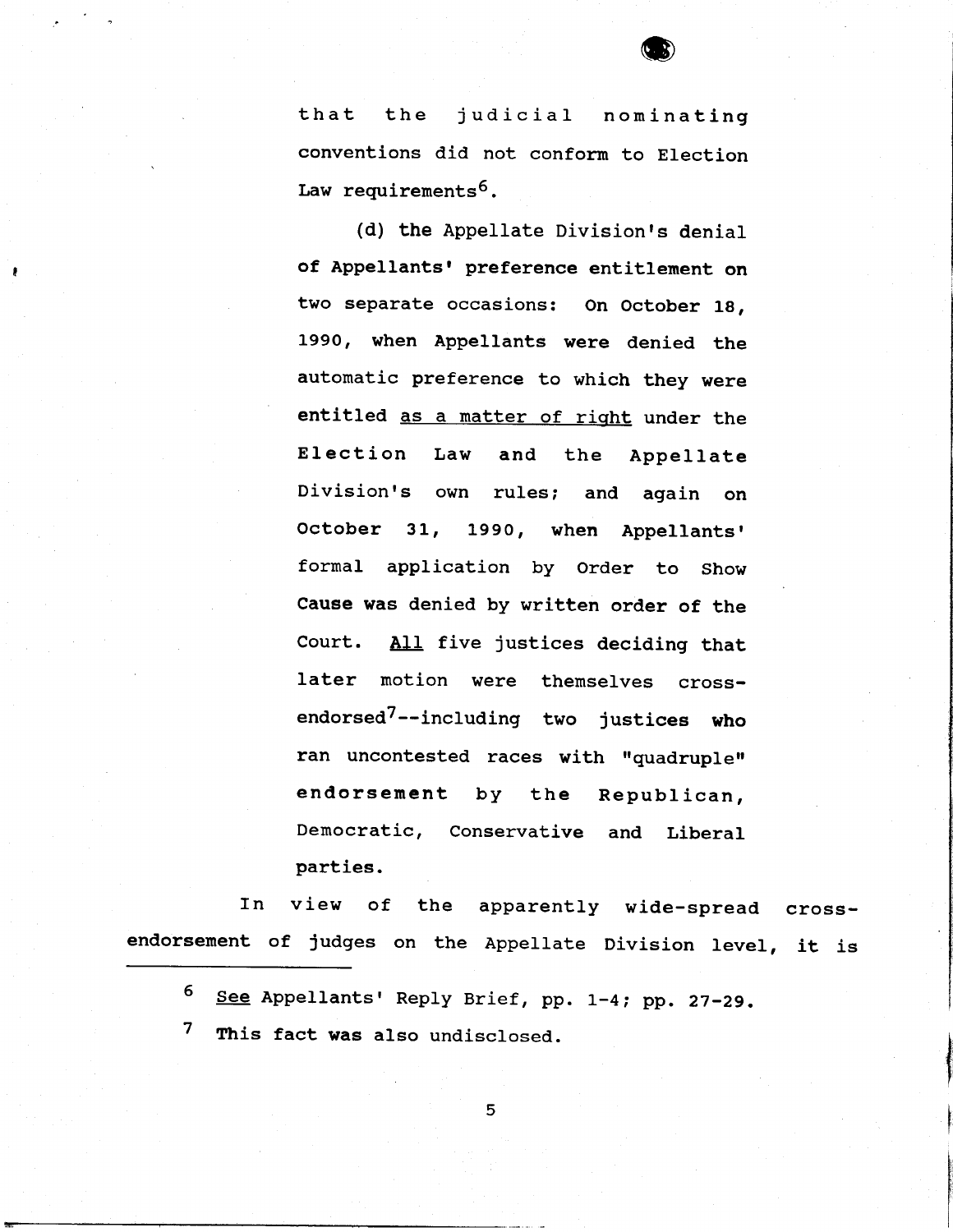

I

respectfully subnitted that such fact furnishes an added reason why this appeal should be heard by the Court of Appeals, whose judges are appointed, rather than elected.

Appellants on their appeal fron the Appellate Division order, as well as from the Order of the Supreme Court, contend that the dismissal of the Petition constitutes a dangerous precedent destructive of the democratic process and constitutionally protected voting rights--and gives a green light to the najor parties for cross-endorsement bartering of judgeships as an accepted modus operandi.

As noted in the Record, the subject 1989 crossendorsement agreement spawned another cross-endorsement arrangement in furtherance thereof in 1990 as to Respondent Miller. Moreover, according to a news article handed up, with the Court's permission, in connection with the oral argument before the Appellate Division, Respondent Miller acquired his seat as a result of a trade by the Republicans of three (3) nonjudicial government posts in exchange for the (1) Supreme Court judgeship to be filled by a Republican (see, Document #25).

As a result of the lower courts' failure to take the corrective action preseribed by the New York State Constitution and the Election Law by invalidating the nominations in question, the 1991 phase of the subject three year cross-endorsement contract will be implemented as scheduled in this year's general elections--unless forestalled before Election Day by an uneguivocal decision by the Court of Appeals that such contracts

6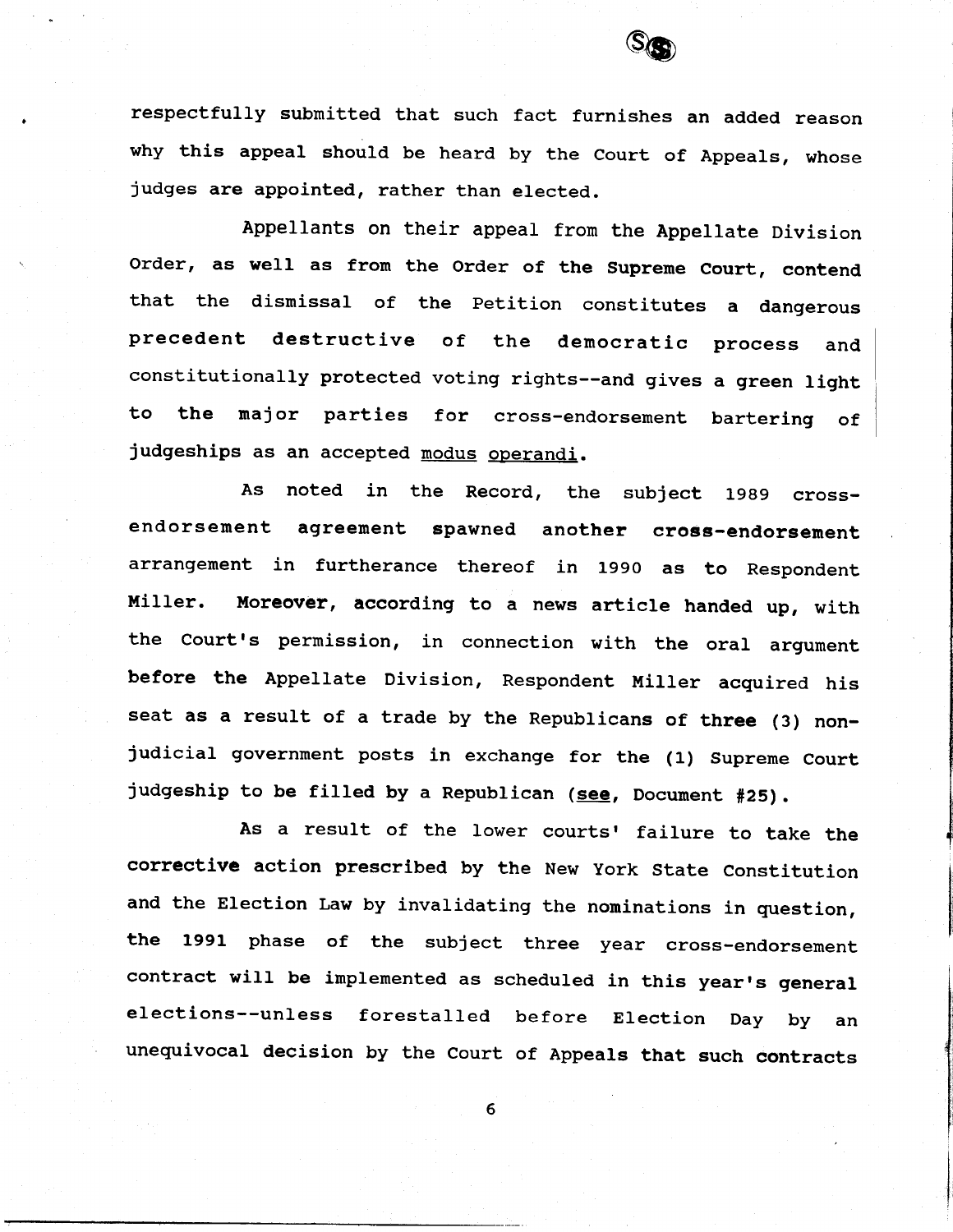

are violative of the Constitution and otherwise illega unethical and agalnst public policy.

This case gives the Court of Appeals an essential opportunity to update several of its prior decisions. There is a need for clarification of its Decision in Rosenthal v. Harwood, 35 N.Y.2d 469, cited and incorrectly relied on by several Respondents in the court below<sup>8</sup>. Rosenthal was not a case involving cross-endorsements with an articulated quid pro quo, but only the endorsement of a najor party judicial candidate by a minor party. In that case, the Court of Appeals said the party could not prohibit the candidate from accepting such minor party endorsement because such restriction--even though in the form of a party's internal by-law--would compromise the independence of the judicial candidate in exercising his own judgement. The court of Appeals has not yet ruled on the constitutionality of major party cross-endorsements under a contract between the party leaders, expressed in written form by resolutions adopted by the Executive Comnittees of both parties, ratified by the candidates at judicial nominating conventions, requiring the judicial nominees to accept the contracted-for cross-endorsements, as weII as other bargained-for and agreed conditions, i.e., early resignations and a pledge to split patronage after consultation with party bosses  $(R. 52-54)$ .

<sup>&</sup>lt;sup>8</sup> For fuller discussion, <u>see, inter alia</u>, Appellants' Reply Brief, Point I (pp. 14-26)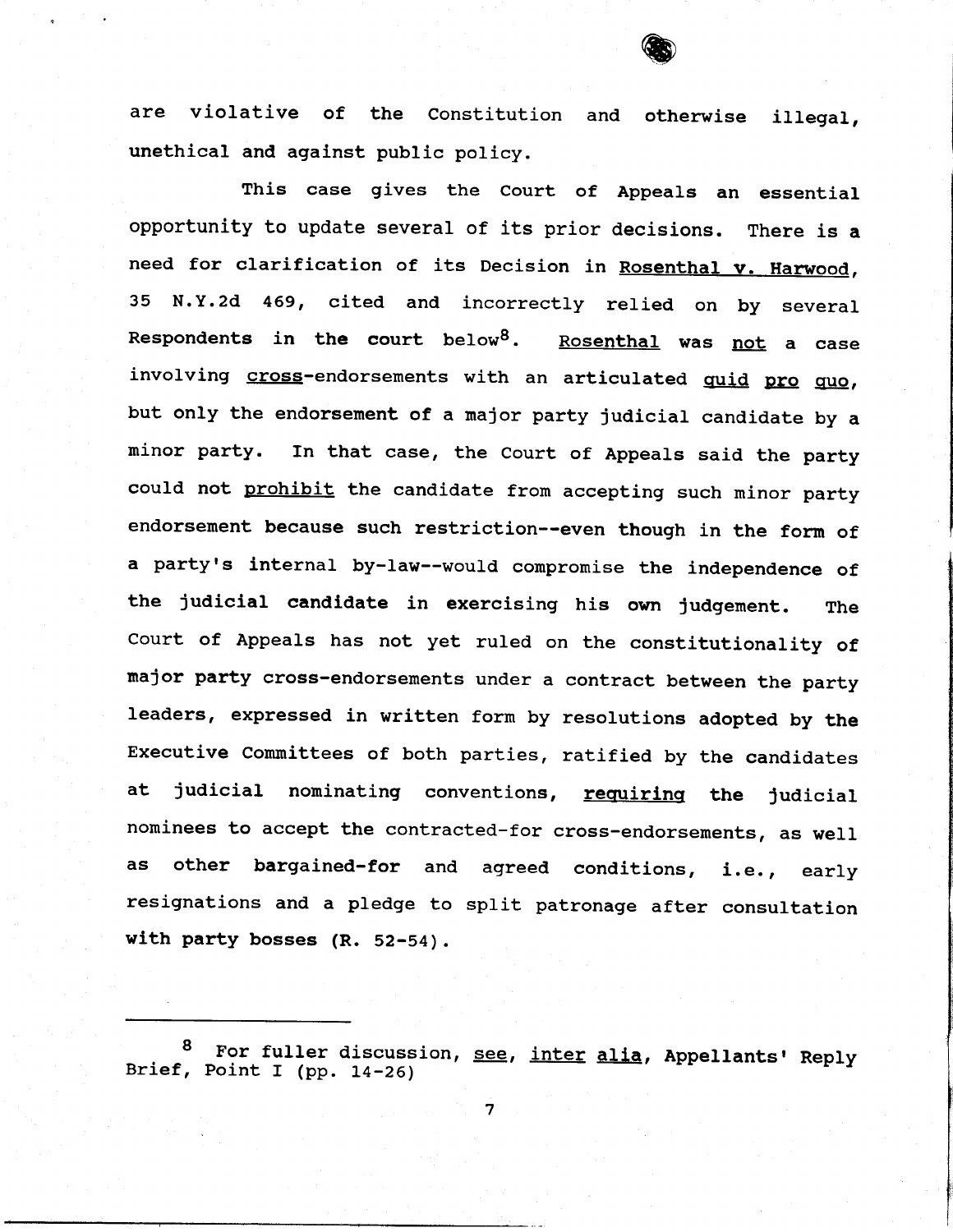There is also a need to update and reaffirm People v. Willett, 213 N.Y. 369 (1915) involving the predecessor section to present Election Law, Sec. 17-158, making specified corrupt practices a felony. Willett involved a monetary contribution to the party chairman to procure a nomination at the judicial nominating convention for a Supreme Court judgeship. This Court therein expressly recognized, as a matter of law, what Justice Kahn chose to disregard: that the corrupt practices provisions of the applicable statute (then entitled "Crimes against the Elective Franchise") "should be construed to include...a nomination coming out of a political convention", irrespective of whether or not such convention conformed to procedural requirements of the Election Law. Castracan v. Colavita is today's pernicious counterpart to Willett<sup>9</sup>--a barter exchange of judgeships for judgeships, which has already metastasized into a trade for other non-judicial governmental offices as well.

æ

Unfortunately, the more recent case of  $People$ ,</u> Hochberg, 62 AD2d 239, did not reach the Court of Appeals, which would have permitted a ruling by our highest Court that an agreement assuring a candidate of guaranteed victory is a "sufficiently direct benefit...to be included within the term 'thing of value or personal advantage.  $r^{10}$ 

9  $I(B)$ , p. 18 et seq. For fuller discussion, see Appellants' Reply Brief, Point

<sup>1</sup>\_0  $I(B)$ , p. 16 et seq. For fuller discussion, see Appellants' Reply Brief, Point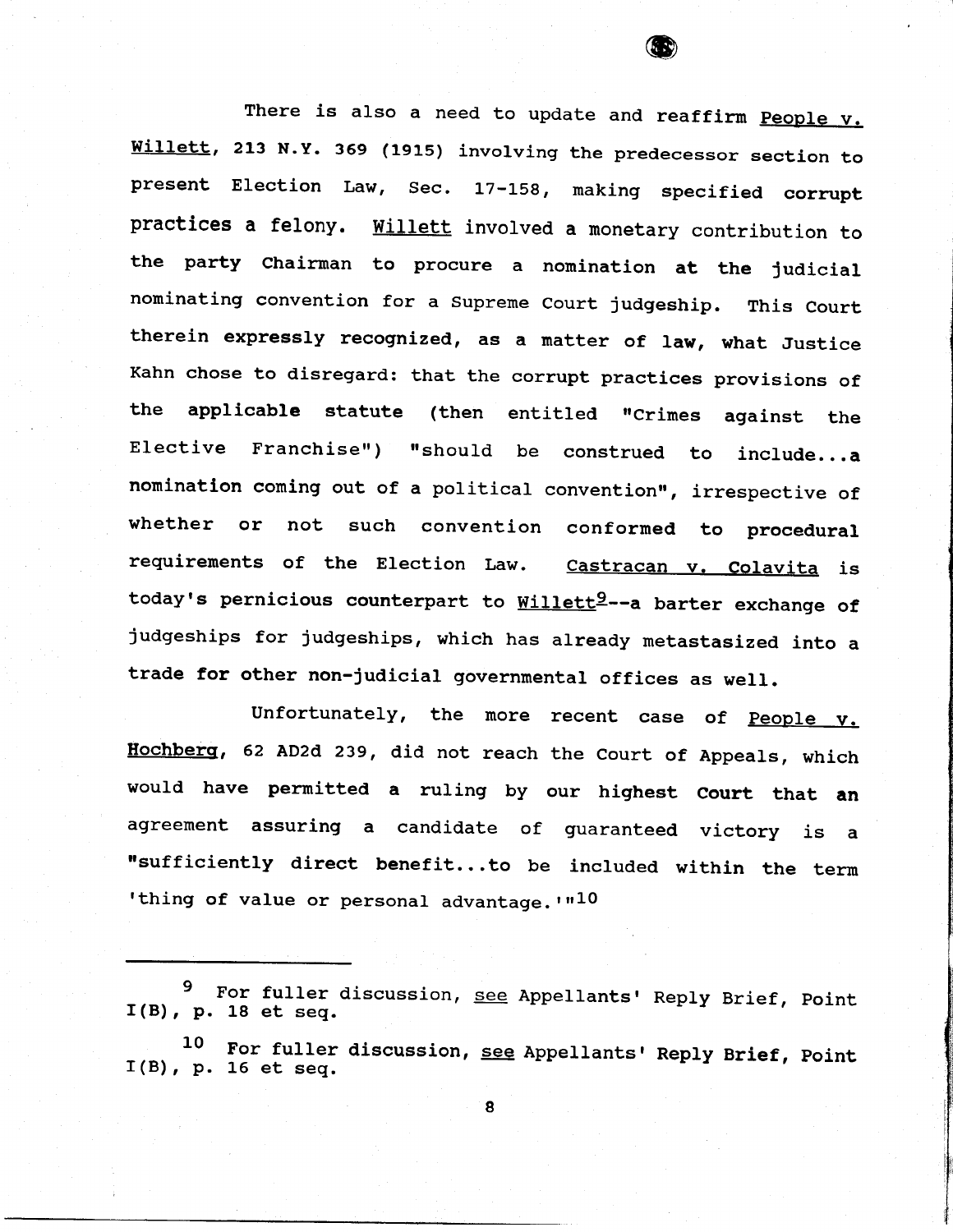

A favorable decision to Appellants in Castracan v. colavita would represent a loglcal and necessary progression of thought essential to deal with modern subterfuge by politicians ready to eliminate the voters fron meaningful participation in the electoral process. The public interest requires this Court's intervention and an unequivocal ruling that bartering judgeships is just as bad as buying them. It is an historic opportunity.

The public importance of this case transcends the parties to this proceeding<sup>11</sup>. Not only are the issues of major significance 1ike1y to arise again, but over and beyond the direct effect of this case in restraining the encroachment of politicians on the judiciary, a decision for Appellants would open the way for judicial selection based on merit rather than party labels and loyalties, which traditionally have excluded as candidates for office those outside the political power structure--minorities, women, independent and unregistered voters--no matter how meritorious.

Decisive adjudication on the nerits of the issue as to whether or not the subject cross-endorsements violates constitutionally protected voting rights is an imperative-affecting, as it does, the lives, liberty, and property interests of one and a half million residents in the Ninth Judicial District. The practical effect of the musical-chair judge-

11 See Appellants' Reply Brief, Point III, pp. 30-31.